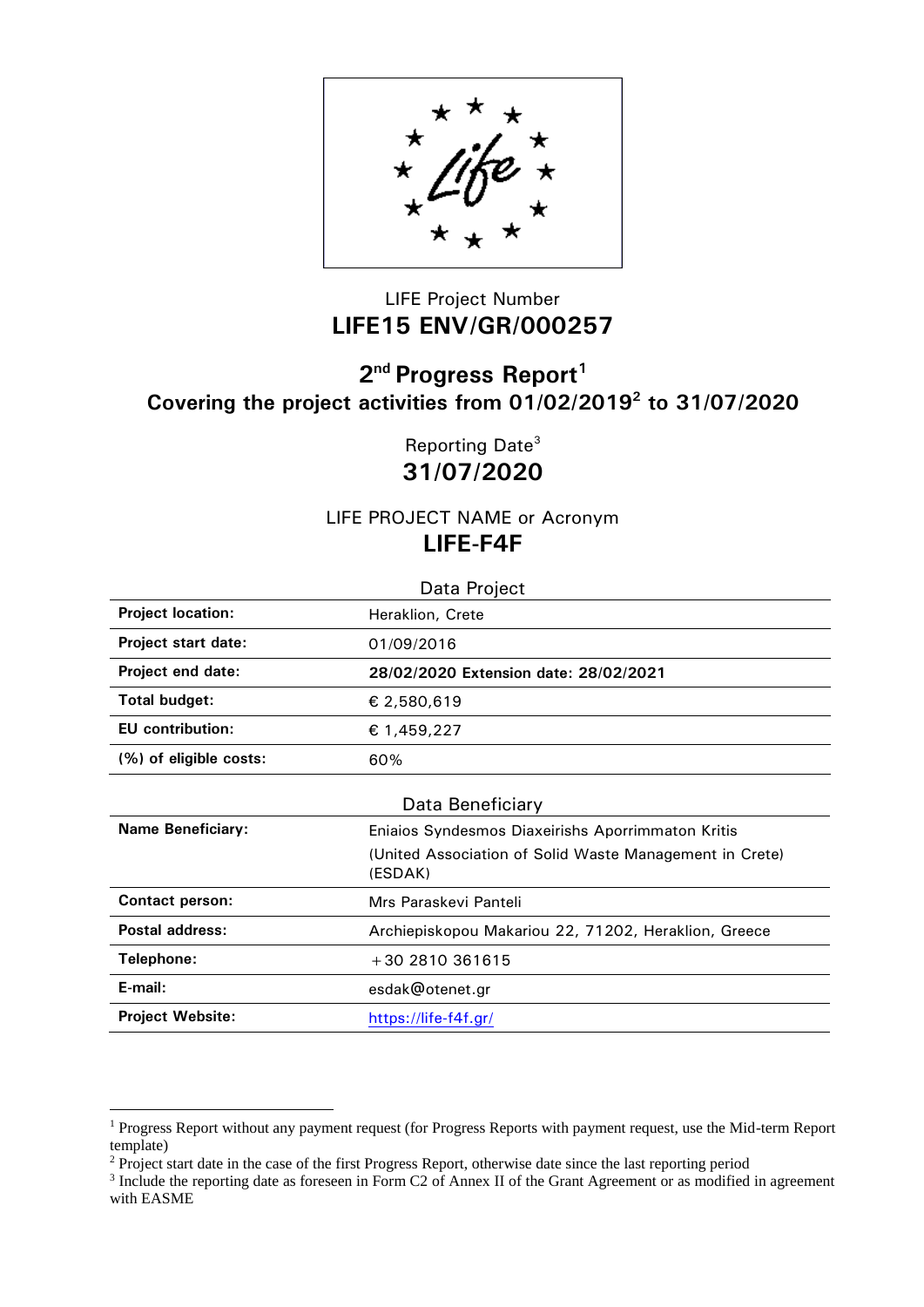## **Section 1 - Overall assessment of the achievements and as to whether the project objectives and work plan are still viable**

This is the second progress report of the LIFE-F4F project, covering the period between February 2019 till July 2020. During this period, the 2<sup>nd</sup> operational period of the project concluded (May 2019 – October 2019) and all actions are being carried out as foreseen. The optimum, full scale operational period, which is the last operational period of the project started on June, 2020 and it is estimated to be concluded in November, latest December 2020. The duration of this period depends on the level of achievement of some indicators' targets. For this period, due to concerns around the COVID-19, and in accordance with the health guidance from the Greek National Public Health Organization, World Health Organization, and other health authorities, strict measures have been taken all over the world. Within these difficult circumstances that occurred, and as it was not clear how the touristic period in Greece will evolve, partners after approval by the EC, were allowed to use alternative raw materials, such as vegetable waste from supermarkets in combination with the collected food waste from the cooperating hotels, so as the project to achieve mainly the quantitative indicators targets. In parallel, during this period partners will carry out experiments with hotels' food waste and hotels' food waste without animal by-products, something which had already been requested by partners from AUA and FUB the previous period. Up to now the project is ongoing as foreseen.

**Environment & Resource Efficiency**: The Solar drying/ pasteurisation Pilot Unit has successfully and consistently been operated at the set periods, between May 2018 and October 2019. In total, two hundred and thirty-six metric tonnes (**235.9**) of hotels' food residues have been diverted from landfill up to now, producing sixty-five (**65**) metric tonnes of dry animal feed, resulting in the avoidance of **591** metric tonnes of CO2eq. The GHG emissions of the F4F solar dry-based treatment were estimated to be **192 kg CO2-eq** per tonne of food waste. Preliminary results of the analysis comparing the environmental footprint of the F4F solar dry-based treatment against the production of animal feed with conventional drying methods indicate that the GHG **savings** were **95** kg CO2-eq per tonne food waste or **0.65** kg CO2-eq per kg of produced feed. A reduction of all microbiological hygiene indicators was observed on the dried product of the F4F solar dry-based treatment that satisfies in general the minimum safety criteria for foodstuffs. The absence, in all analysed samples, of *Salmonella spp.*, *Campylobacter spp*. and *Listeria monocytogenes* abide by the Regulation (EC) 2073/2005, averting the most important concern on feeding wasted food to farmed animals [\(Table 1\)](#page-1-0).

|                        |            | Operational period             |               |              |                   |  |
|------------------------|------------|--------------------------------|---------------|--------------|-------------------|--|
|                        |            | 2018                           |               | 2019         |                   |  |
| Parameter              | Units      | Food waste                     | Dried product | Food waste   | Dried product     |  |
| <b>Total Coliforms</b> | $CFU/g$ dw | $7.20E + 06$                   | $2.09E + 04$  | $5.31E + 06$ | ND <sup>(b)</sup> |  |
|                        |            | $(3.84E+06)$                   | $(6.34E+02)$  | $(2.62E+06)$ |                   |  |
| E. Coli                | $CFU/g$ dw | $1.78E + 0.5$                  | $3.29E + 02$  | $7.50E + 05$ | <b>ND</b>         |  |
|                        |            | $(1.50E+05)$                   | $(1.10E+02)$  | $(3.79E+05)$ |                   |  |
| Salmonella spp.        | MPN/100ml  | N <sub>D</sub>                 |               |              |                   |  |
| Clostridium perfingens | $CFU/g$ dw | $3.10E + 04$                   | <b>ND</b>     | $1.73E + 03$ | $1.07E + 03$      |  |
|                        |            | $(2.06E+04)$                   |               | $(7.84E+02)$ | $(8.91E+01)$      |  |
| Staphylococcus aureus  | $CFU/g$ dw | $1.47E + 0.5$                  | <b>ND</b>     | $5.21E + 04$ | $5.18E + 02$      |  |
|                        |            | $(9.73E+04)$                   |               | $(3.89E+04)$ | $(8.91E+01)$      |  |
| Yeast                  |            | $2.00E + 07$                   | $3.55E + 04$  | $1.30E + 07$ | $6.83E + 03$      |  |
|                        | $CFU/g$ dw | $(1.07E+07)$                   | $(1.60E+03)$  | $(6.21E+06)$ | $(0.00E+00)$      |  |
| Listeria spp.          | $CFU/g$ dw | $8.42E + 02$<br>N <sub>D</sub> |               | $1.07E + 06$ | $1.26E + 04$      |  |
|                        |            |                                | $(9.68E+01)$  | $(8.44E+05)$ | $(9.48E+03)$      |  |
| Listeria monocytogenes | $CFU/g$ dw | <b>ND</b>                      |               |              |                   |  |
| Campylobacter spp.     | $CFU/g$ dw | <b>ND</b>                      |               |              |                   |  |

<span id="page-1-0"></span>Table 1. Average values of the determined microbiological parameters in each operational period*(a)*

*(a) The values in parentheses are the standard error of the mean (SME). (b) ND: not detected.*

Overall, the solar dry-based treatment is proving effective. The monitoring of the microbiological parameters will continue for the third operational period June-November 2020.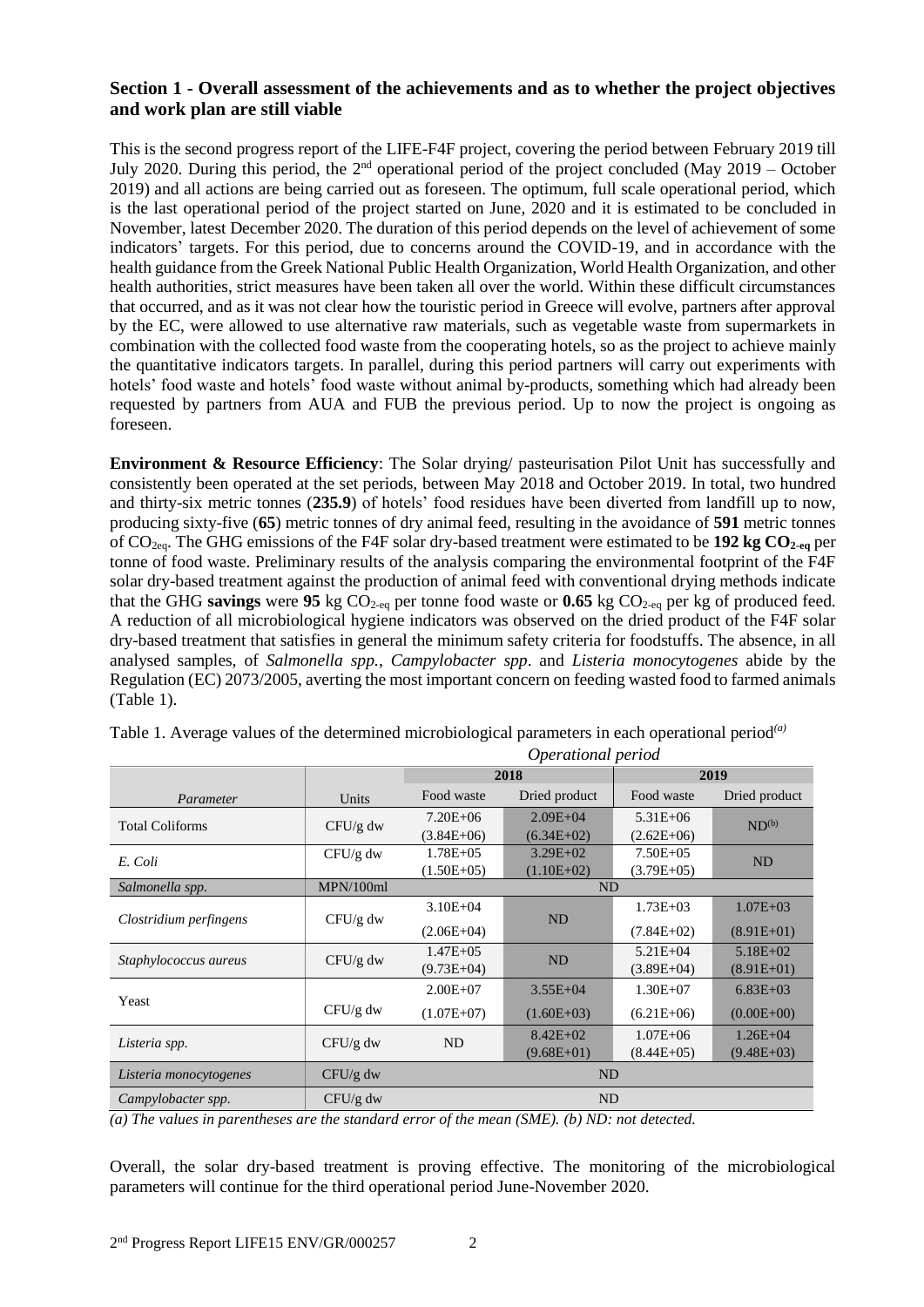Converting food waste into animal feed is also a sustainable practice compared to the environmental and health impacts of different technologies for food waste processing, including anaerobic digestion and composting. The feed production from food waste based on the F4F solar dry-based treatment has the lowest impact and is thus capable of providing environmental and public health benefits at a societal level.

Concerning replication efforts, on 2019 a proposal submitted by HMU and the hypermarket chain of Chalkiadakis SA to the General Secretariat for research and technology has been approved and accepted for funding. This project was about  $\epsilon$ 1.5 million and the main purpose of this was a construction of a fullscale unit (a pre-treatment and solar drying unit) for the utilisation of green and food waste to produce animal feed. However, as Chalkiadakis SA was a large company, the funding rate was 25% and due to this low rate finally the project was not realised. Beyond this project with Chalkiadakis, for the replication of the F4F project there are also and other companies (Medical Waste) which is also interesting for a full scale unit for the production of animal feed. Partners, up to the project's conclusion will try their best so as to promote the replicability actions.

The results of the project (e.g. regarding food hygiene or food tolerance by the animals) could contribute to changes of the European legislation. Nevertheless, due to the intended change in the collection of food waste in the second operation phase (collection of food waste from supermarkets), this procedure could substantially contribute to the achievement of the project objectives. Plant-based material does not fall within the scope of the regulations for "animal by-products" (Regulation (EC) No. 1069/2009), so the collection of specific food waste (only plant-based) is an excellent option to use food waste for animal nutrition without legal limitations. The dried food residues of the second operation phase will be analysed, and further animal trials with dogs and cats could be considered. Overall, the project objective to use food waste in animal nutrition to reduce the environmental burden is still viable and currently pursued with an optimised collection procedure. The foreseen procedure will improve the potential of pet food including food waste to become marketable.

We see an urgent need to discuss the results of these investigations and the prospects they offer for pet food on a political level and to involve companies working in this field. The environmental impact of pet food production is great and is increasingly being discussed critically. The recycling of by-products is an excellent option to reduce the environmental impact. It should also be discussed if the characterisation of food produced in hotels could be changed in the future, as this is fresh and fully usable food and mainly not catering waste *sensu strictu*. The indirect impacts of the project could be the use of many other lefts or byproducts from supermarkets, food markets, agroindustry, etc. which are not edible or marketable.

**Policy implications:** The F4F project aimed to evaluate the feasibility of an innovative process for feed production in the European Union (EU) and to identify the best strategies to implement them. EU guidelines state that food waste should preferentially be used as animal feed though for most food waste (i.e. catering waste) this practice is currently illegal (except for fur animals), because of disease control concerns. Interest in the potential diversion of food waste for animal feed is, however, growing, with several East Asian states offering working examples of safe food waste recycling.

The continued use of food waste is permitted only where it can be demonstrated that there is no risk of contamination with meat, fish, or other animal products. This requires either that a facility handle no animal products, or they establish completely separate handling streams for animal and non-animal products, along with Hazard Analysis and Critical Control Point (HACCP) procedures, which are practiced with rigour by the 5 and 4-star hotels in Crete (Greece). Given this potential already demonstrated by the F4F process, the reuse of food for feed purposes needs to be more extensively explored and evaluated. The use of (former) foodstuffs and by-products for feed production are hardly implemented in the EU due to the current legal framework on food waste management and livestock feeding. The possible need for modifying and adapting EU legislation and policy so that processes as the F4F or of similar competent use of food waste to be incorporated in resource efficiency concept, is being addressed and the interventions on the EU legislation are identified and formulated. Meetings with representatives of the Ministry of Environment and Energy and the European Commission are being organised for September and October to advance the proposed policy and consequently legal changes.